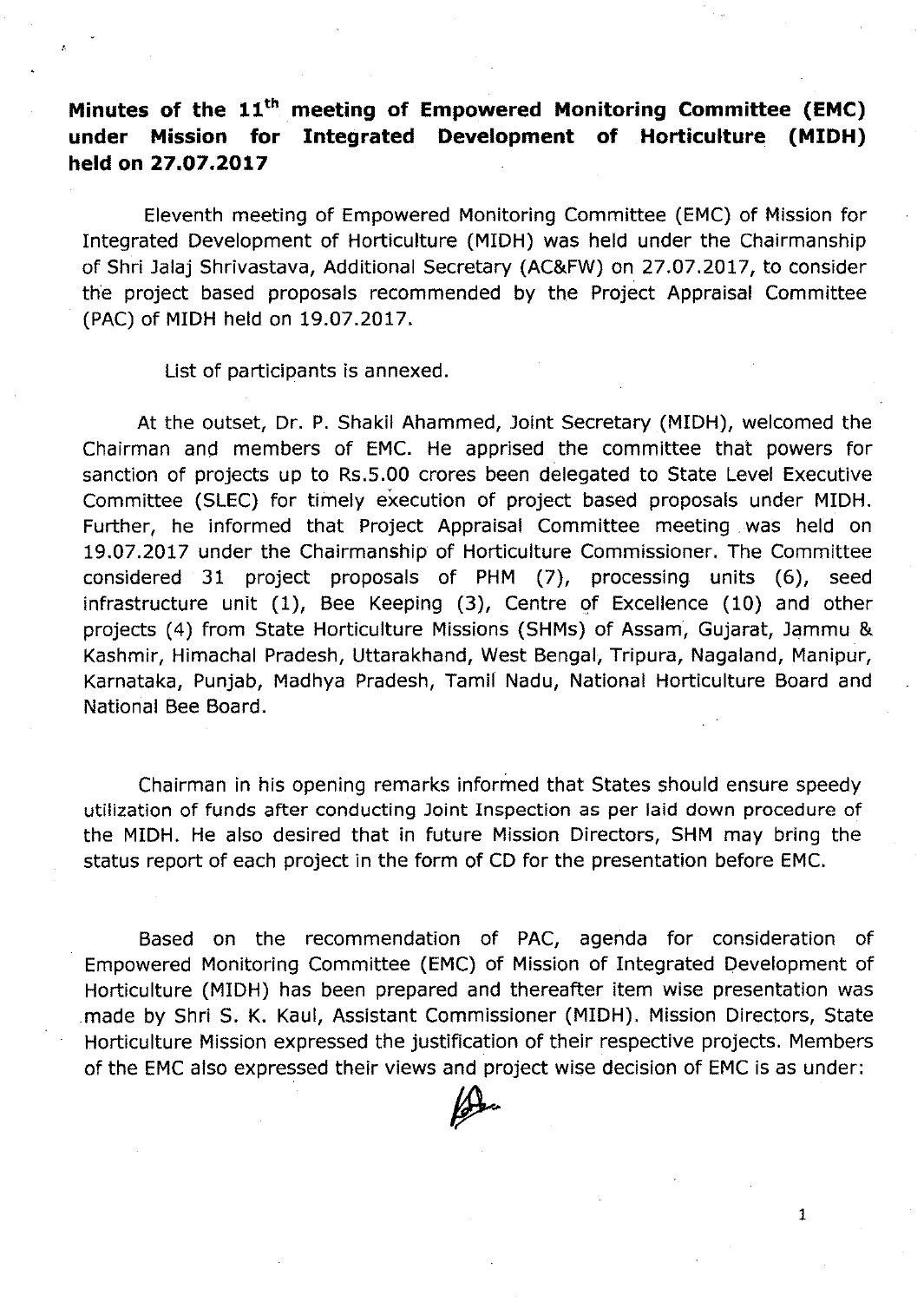**Agenda Item No. 1** Projects under MIDH received from states for consideration of EMC (MIDH) recommended by PAC (MIDH).

#### *1/11* **EMC/MIDH/lK**

2

#### **Name of State: lammu &.Kashmir**

**Name of project:** Kashmir Fruit Preservers **Constitution:** Partnership Firm **Date of Receipt: 15.01.2013 in NHBI 13.06.2017 in DAC&.FW Activity:** Integrated CA Store (3000 MT) & Packing Line (11 *MTI* Hour)

**Location:** Lassipora, Pulwama, Jammu & Kashmir-193201

**Project Cost:** Rs.2454.84 lakh

**Project Details:** The project is being promoted by a Partnership firm setup by Haji Abdul Rashid Qureshi, Mr. Ajaz Ahmad Qureshi and Mrs. Rehana Ajaz. The promoters are owners of Apple Orchard besides Ajaz Ahmad Qureshi is involved in fruit trade for the last decade. The project envisages setting up of 20 chambered CA storage of 150 MT each resulting into creation of total 3000 MT capacity integrated with Packing Line of 11 MT per hour on Lease land taken on 90 years lease basis. Proposed project cost of Rs.2454.84 is to be met out of Rs.1800.00 lakh term loan from J&K Bank and promoter's equity of Rs.654.84 lakh.

The proposal was submitted to NHB on 15.01.2013 and Technical Scrutiny got done by M/S ACR Project Consultants. Project was found as per prescribed Technical-Standards. Pre-inspection was also conducted by NHB Officer on 13.09.2013, on the basis of which the project was considered by Project Approval Committee of NHB in its rneetinq held on 30.10.2013. The committee approved issuance of Letter of Intent (LoI) for setting up of Integrated CA Store of 3000 MT (20 chambers) under Mini Mission III of erstwhile HMNEH scheme. Accordingly, LoI was issued by NHB on 25.11.2013.

Empowered Monitoring Committee of MIDH in its meeting held on 27.08.2014 considered' the pending liabilities of MM-III Projects of NHB under the erstwhile HMNEH Scheme wherein it was decided that 14 projects of CA Store (including the present proposal) which were received by NHB before  $10<sup>th</sup>$  February, 2014 cut of date with SLSC approval can be considered as per old norms of erstwhile HMNEH subject to fulfillment of terms and conditions.

NHB received the subsidy claim in the month of December, 2016. Thereafter, project was referred to MIDH for consideration as per EMC decision. Report was sought from State Horticulture Mission of J&K which was received on 13.06.2017.

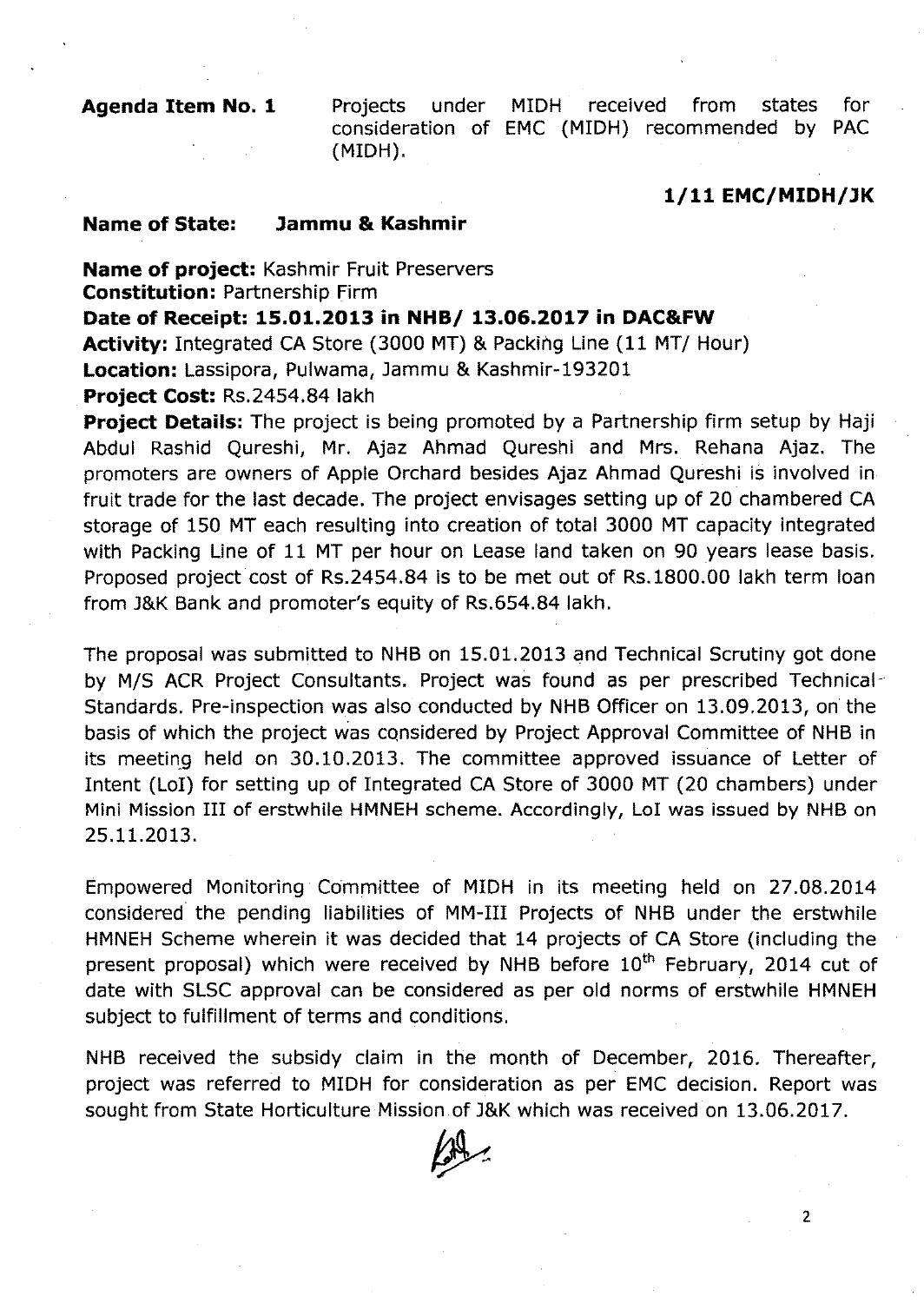## **Project Cost**

#### **(Rs. in Lakh)**

| Particulars                  | Project<br><b>Admissible</b><br>Project cost<br>Cost |             | Adm.<br>Sub. |            |        |
|------------------------------|------------------------------------------------------|-------------|--------------|------------|--------|
|                              | <b>DPR</b>                                           | <b>Bank</b> | <b>SHM</b>   | <b>NHM</b> |        |
| Land- (leased for 90 years)  | 16.50                                                | 16.50       |              |            |        |
| <b>Building</b>              | 499.13                                               | 499.13      |              | 295.90*    |        |
| Plant & Machinery including  | 950.05                                               | 950.00      |              | 843.00#    |        |
| <b>Puff Insulation</b>       |                                                      |             |              |            |        |
| Miscellaneous fixed assets   | 828.58                                               | 828.58      |              | 701.71#    |        |
| (Bins 10000 @ Rs.6640/       |                                                      |             |              |            |        |
| Bin, Reach Stacker Rs.13.92  |                                                      |             |              |            |        |
| lakh, Carton Strapping       |                                                      |             |              |            |        |
| Rs.0.40<br>Machine<br>lakh,  |                                                      |             |              |            |        |
| Electronic Weighing Scale 4  |                                                      |             |              |            |        |
| no. Rs.0.42 lakh, Platform   |                                                      |             |              |            |        |
| Trolley 5 No. Rs.0.24 lakh,  |                                                      |             |              |            |        |
| Hydraulic Pallet Truck 2 no. |                                                      |             |              |            |        |
| Rs.0.79 lakh, DG Set 2 no.   |                                                      |             |              |            |        |
| Rs.21.94 lakh)               |                                                      |             |              |            |        |
| Working Capital margin       | 29.77                                                | 29.77       |              |            |        |
| Pre-operative exp.           | 130.81                                               | 130.81      |              |            |        |
| <b>Total</b>                 | 2454.84                                              | 2454.84     | 2454.84      | 1840.61    | 920.30 |

**• Excluding internal sanitation and electrification.**

# **# Excluding Excise Duty, Sales Tax, Freight and installation charges.**

#### **Means of Finance:**

Promoter's Share:

RS.654.84 lakh

Term Loan:

Rs.1800.00 lakh

(Including Rs.1050.00 lakh as grant under HMNEH)

**Bank Details:** The Jammu & Kashmir Bank Limited, M A Road Srinagar Branch has appraised the project and sanctioned total term loan of Rs.1800.00 lakh vide letter dated 18.06.2013.

Recommendation of **SLSC:** SLSC of Jammu & Kashmir in its meeting held on 07.08.2013 considered the proposal and recommended for sanction of subsidy amounting to Rs.1050.00 lakh.

Recommendation of **PAC of MIDH:** PAC recommended the proposal to EMC for sanction of Rs.920.30 lakh @ 50% as credit linked back ended subsidy of the admissible cost of Rs.1840.61 lakh. The subsidy to be released on the receipt of satisfactory JIT report in installments as per the availability of funds under Prime Minister's Special package for J&K and provision of annual allocations. SHM should ensure that the promoter's have not availed assistance from other sources for this  $\mathcal{L}$ ,  $\mathcal{L}$ ,  $\mathcal{L}$ ,  $\mathcal{L}$ ,  $\mathcal{L}$ ,  $\mathcal{L}$ ,  $\mathcal{L}$ ,  $\mathcal{L}$ ,  $\mathcal{L}$ ,  $\mathcal{L}$ ,  $\mathcal{L}$ ,  $\mathcal{L}$ ,  $\mathcal{L}$ ,  $\mathcal{L}$ ,  $\mathcal{L}$ ,  $\mathcal{L}$ ,  $\mathcal{L}$ ,  $\mathcal{L}$ ,  $\mathcal{L}$ ,  $\mathcal{L}$ ,  $\mathcal{L}$ ,  $\mathcal{L}$ ,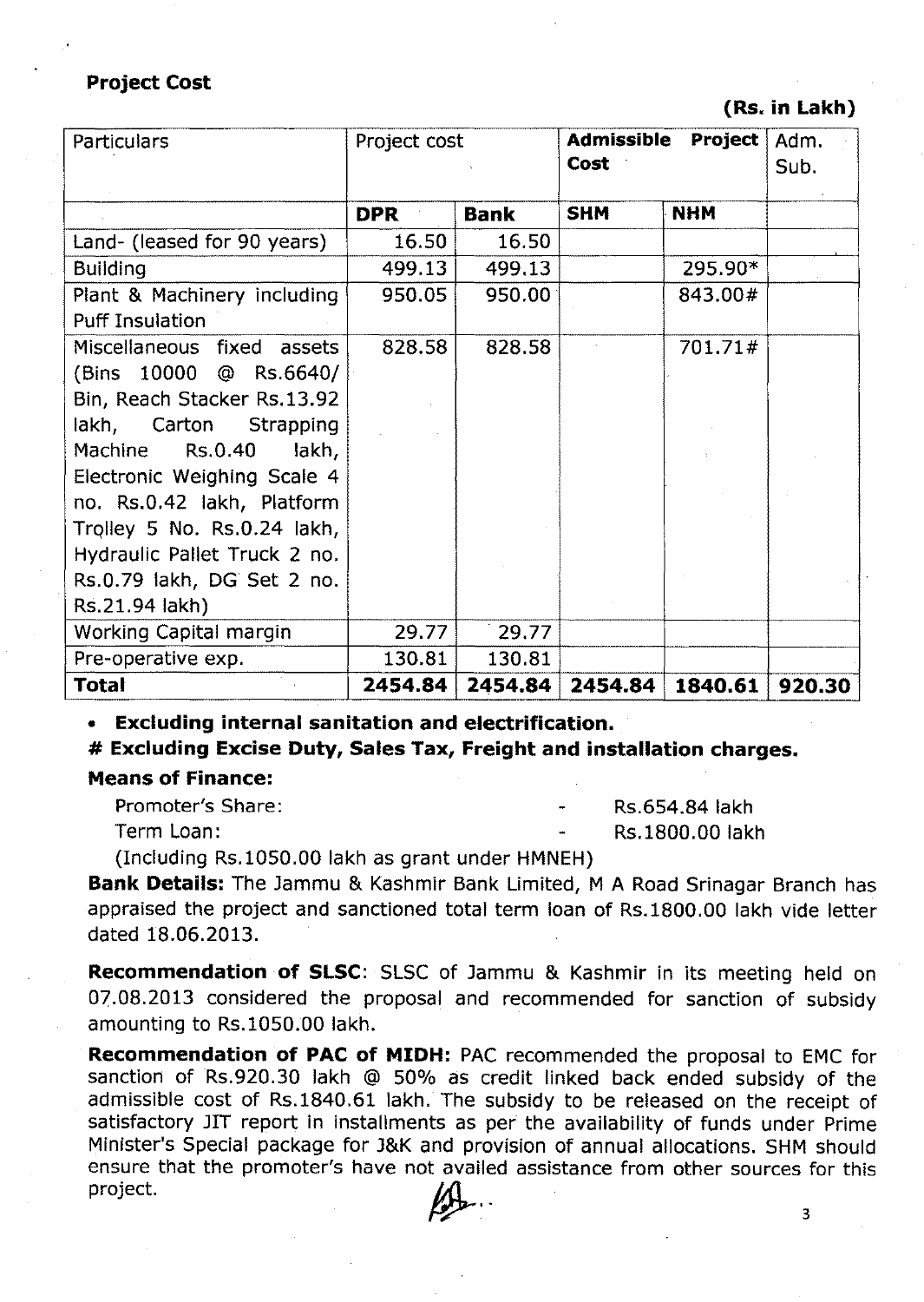#### **Decision of EMC:** Deferred. EMC observed that

- a) The project implementation has been inordinately delayed.
- b) Delay must have caused cost escalation, hence the source of funds for completion of project and
- c) EMC also decided that a Central Team comprising of a representative of DAC&FW, NHB and MoFPI shall visit the project site along with Mission Director, Bank and other concerned officers and submit the report within fortnight.

#### **2/11 EMC/MIDH/lK**

**Name of Project:** Alpine Fresh Pvt. Ltd.

**Constitution:** Private Limited Company

## **Date of Receipt: 14.05.2012 in NHB/ 13.06.2017 in DAC&FW**

**Activity:** Integrated CA Store (3000 MT) & Grading Packing Line (11 MT/ Hour) **Corporate Identification Number: U15132lK2011PTC003293 dated 19.04.2011**

**Location:** Sy. No.3020/441, Village Nowpora, Taluka Sopore, District Baramulla, Jammu & Kashmir

#### **Project Cost:** Rs.2525.91 lakh

**Project Details:** The project is being promoted by a Private Limited Company promoted by Mr. Shuib Nabi Lone, Mr. Abdul Rashid Banday and Mr. Nazrul Islam. The promoters are owners of Apple Orchard besides running industrial units and Educational Institutions. The project envisages setting up of 20 chambered CA storage of 150 MT each resulting into creation of total 3000 MT capacity integrated with Grading Packing Line of 11 MT per hour on Lease land taken on 50 years lease basis. Proposed project cost of Rs.2525.91 is to be met out of Rs.1S00.00 lakh term loan from J&K Bank and promoter's equity of Rs.725.91 lakh.

The proposal was submitted to NHB on 14.05.2012 and Technical Scrutiny got done by M/S ACR Project Consultants. Project was found as per prescribed Technical Standards. Pre-inspection was also conducted by NHB Officer on 11.06.2012, on the basis of which the project was considered by Project Approval Committee of NHB in its meeting held on 21.05.2013. The committee approved issuance of Letter of Intent (LoI) for setting up of Integrated CA Store of 3000 MT (20 chambers) under Mini Mission III of erstwhile HMNEH scheme. Accordingly, LoI was issued by NHB on 20.06.2013.

Empowered Monitoring Committee of MIDH in its meeting held on 27.0S.2014 considered the pending liabilities of MM-III Projects of NHB under the erstwhile HMNEH Scheme wherein it was decided that 14 projects of CA Store (including the present proposal) which were received by NHB before  $10<sup>th</sup>$  February, 2014 cut of date with SLSC approval can be considered as per old norms of erstwhile HMNEH subject to fulfillment of terms and conditions.

4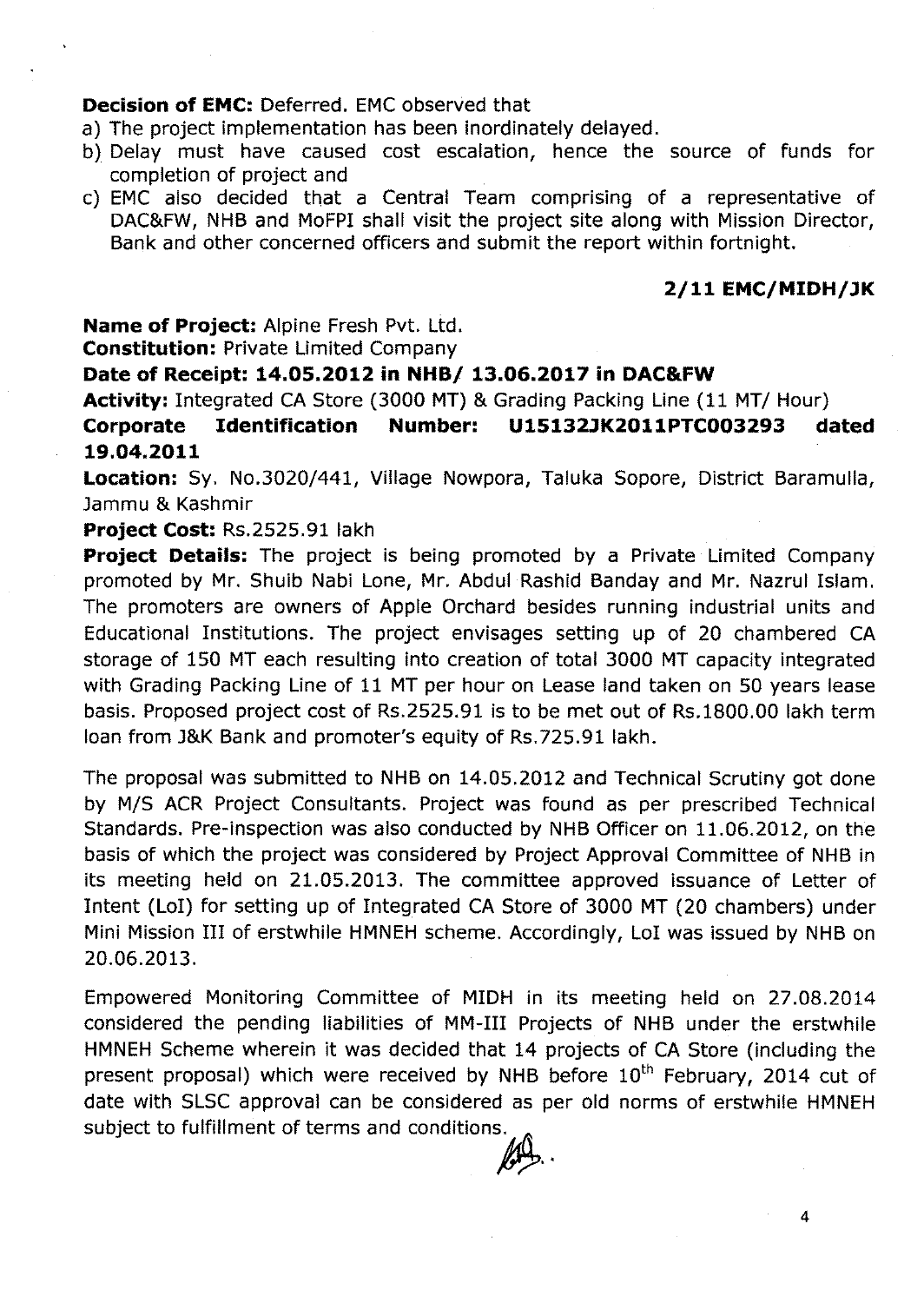NHB received the subsidy claim in the month of December, 2016. Thereafter, project was referred to MIDH for consideration as per EMC decision. Report was sought from State Horticulture Mission of J&K which was received on 13.06.2017.

#### **Project Cost**

**(Rs. in Lakh)**

| <b>Particulars</b>                   | Project cost |             | Admissible Project<br>Cost |            | Adm.<br>Sub. |
|--------------------------------------|--------------|-------------|----------------------------|------------|--------------|
|                                      | DPR.         | <b>Bank</b> | <b>SHM</b>                 | <b>NHM</b> |              |
| Land                                 | 135.00       | 135.00      |                            | 000.00     |              |
| Building & Other Civil Work          | 499.13       | 499.13      |                            | 295.90     |              |
| CA Plant & Machinery &               | 928.96       | 928.96      |                            | 843.00     |              |
| Grading Line                         |              |             |                            |            |              |
| Miscellaneous fixed assets           | 822.80       | 822.80      |                            | 697.80     |              |
| (Bins 10000 @ Rs.6640/               |              |             |                            |            |              |
| Bin, Reach Stacker                   |              |             |                            |            |              |
| Rs.12.40 lakh, Carton                |              |             |                            |            |              |
| Strapping Machine Rs.0.40            |              |             |                            |            |              |
| lakh, Electronic Weighing            |              |             |                            |            |              |
| Scale 4 no. Rs.0.42 lakh,            |              |             |                            |            |              |
| Platform Trolley 4 No.               |              |             |                            |            |              |
| Rs.0.19 lakh, Hydraulic              |              |             |                            |            |              |
| Pallet Truck 4 no. Rs.0.79           |              |             |                            |            |              |
| lakh, DG Set 2 no.<br>Rs.19.68 lakh) |              |             |                            |            |              |
| Preliminary & Preoperative           | 112.13       | 112.13      |                            | 000.00     |              |
| <b>Expanses</b>                      |              |             |                            |            |              |
| Margin Money for WC                  | 27.89        | 27.89       |                            | 00.00      |              |
| Total                                | 2525.91      | 2525.91     |                            | 1836.70    | 918.35       |

#### **Means of Finance:**

Promoter's Share: The Contract of the Rs.435.55 lakh Term Loan: Term Loan: Rs.1800.00 lakh Venture Capital assistance from SFAC: The Rs.290.36 lakh

**Bank Details:** The Jammu & Kashmir Bank Limited, M A Road Srinagar Branch has appraised the project and sanctioned total term loan of Rs.1800.00 lakh vide letter dated 08.03.2013.

**Recommendation of SLSC:** SLSC of Jammu & Kashmir in its meeting held on 14.11.2012 considered the proposal and recommended project cost of Rs.2225.91 lakh under HMNEH-IIIO lakh.

**Recommendation of PAC of MIDH:** PAC recommended the proposal to EMC for sanction of Rs.918.35 lakh @ 50% as credit linked back ended subsidy of the admissible cost of Rs.1836.70 lakh. The subsidy to be released on the receipt of satisfactory JIT report in installments as per the availability. of funds under Prime Minister's Special package for J&K and provision of annual allocations. SHM should ensure that the promoter's have not availed assistance from other sources for this  $\mathcal{L}$  and  $\mathcal{L}$  and  $\mathcal{L}$  and  $\mathcal{L}$  and  $\mathcal{L}$  and  $\mathcal{L}$  and  $\mathcal{L}$  and  $\mathcal{L}$  and  $\mathcal{L}$  and  $\mathcal{L}$  and  $\mathcal{L}$  and  $\mathcal{L}$  and  $\mathcal{L}$  and  $\mathcal{L}$  and  $\mathcal{L}$  and  $\mathcal{L}$  and  $\mathcal{L}$  and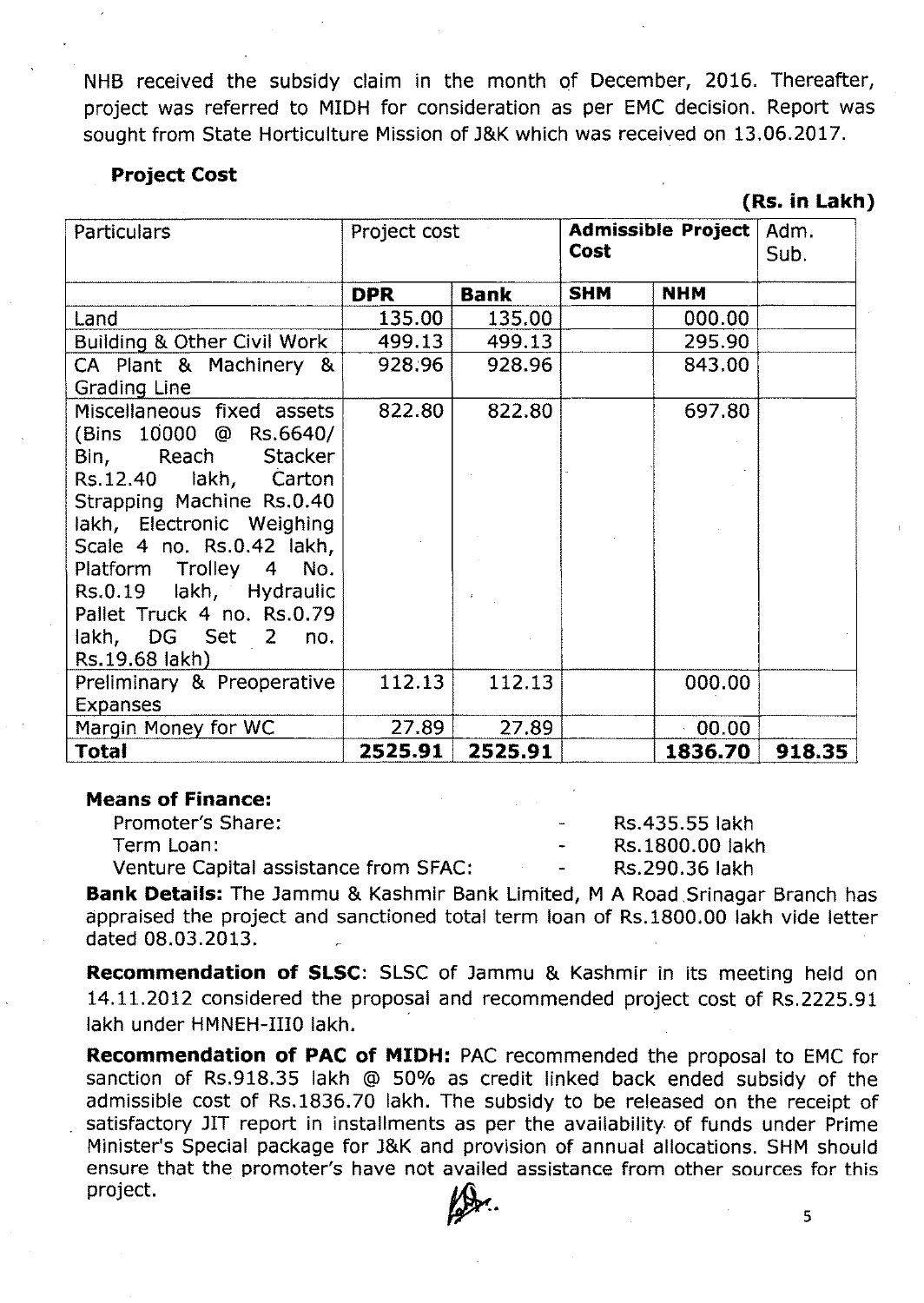### **Decision of EMC:** Deferred. EMC observed that

- a) The project implementation has been inordinately delayed.
- b) Project has not been completed even after passage of more than four years of sanction of term loan by the Bank whereas Bank has reported the project completed which is contradictory to report submitted by SHM.
- c) Delay must have caused cost escalation, hence the source of funds for completion of project and
- d) EMC also decided that a Central Team comprising of a representative of DAC&FW, NHB and MoFPI shall visit the project site along with Mission Director, Bank and other concerned officers and submit the report within fortnight.

# **3/11 EMC/MIDH/TPR**

#### **Name of State: Tripura**

**Name of project:** M/s Munna Industries

**Constitution:** Partnership firm

**Date of Receipt:** 06.04.2017

**Activity:** Food Processing Unit (6000 Tons/Year)

#### **Corporate Identification Number-**

**Location:** Malay Nagar Agartala Bye-Pass Tripura West - 799001

### **Project Cost:** RS.1645,42

**Project Details:** This is a partnership concern having registered office at M. G. Road, Agartala, Tripura. The unit is currently engaged in trading of various spices like turmeric powder, chilli powder, dhania powder and jeera powder. The unit started its business in month of April 2012 with Mr. Uttam Paul, Soma Paul & Sanqita Paul as partners. The unit now proposes to expand its existing business by setting up a manufacturing and packaging unit at Malay Nagar, Agartala Bypass Tripura West, where it shall carry out the process of grinding and packaging of spices with its brand SITER on a land measuring 1.80 Acre at Agratala Malay Nagar Bypass. The manufacturing unit is incorporating a modern facility and equipment of world class quality and shall be completely made of stainless steel with a propoer cleaning, sorting, milling and packing facility. It is planned to produce 6000 MT of spices annually consisting of cumin, turmeric, coriander and chilli. The finished products will be sold largely in the entire North Eastern region.

#### **Civil Cost:**

The detailed estimation for the completion of Civil construction is as per the report of M/s Sisisr Ranjan Choudhry & Associate estimated Rs.431.50 lakh. This has been verified by Er. Pradeep Kumar Bhattacharya, Chartered Engineer (Civil), as per the schedule of rate (CPWD).

**(Rs. in Lakh)**

| <b>S. No.</b> | Particular                                          | Cost (DPR) |
|---------------|-----------------------------------------------------|------------|
|               | Factory Building (including Raw Material Godown and | 383.78     |
|               | Finished product godown) Plinth area 1168 sq. m     |            |
|               | <b>Internal Electrification</b>                     | 19.19      |
|               | Fire Fighting equipments                            | 5.26       |
|               | Anti Termite treatment in the building              | 4.08       |
|               | Internal water supply                               | 19.19      |
|               | <b>Total</b>                                        | 431.50     |
|               |                                                     |            |



6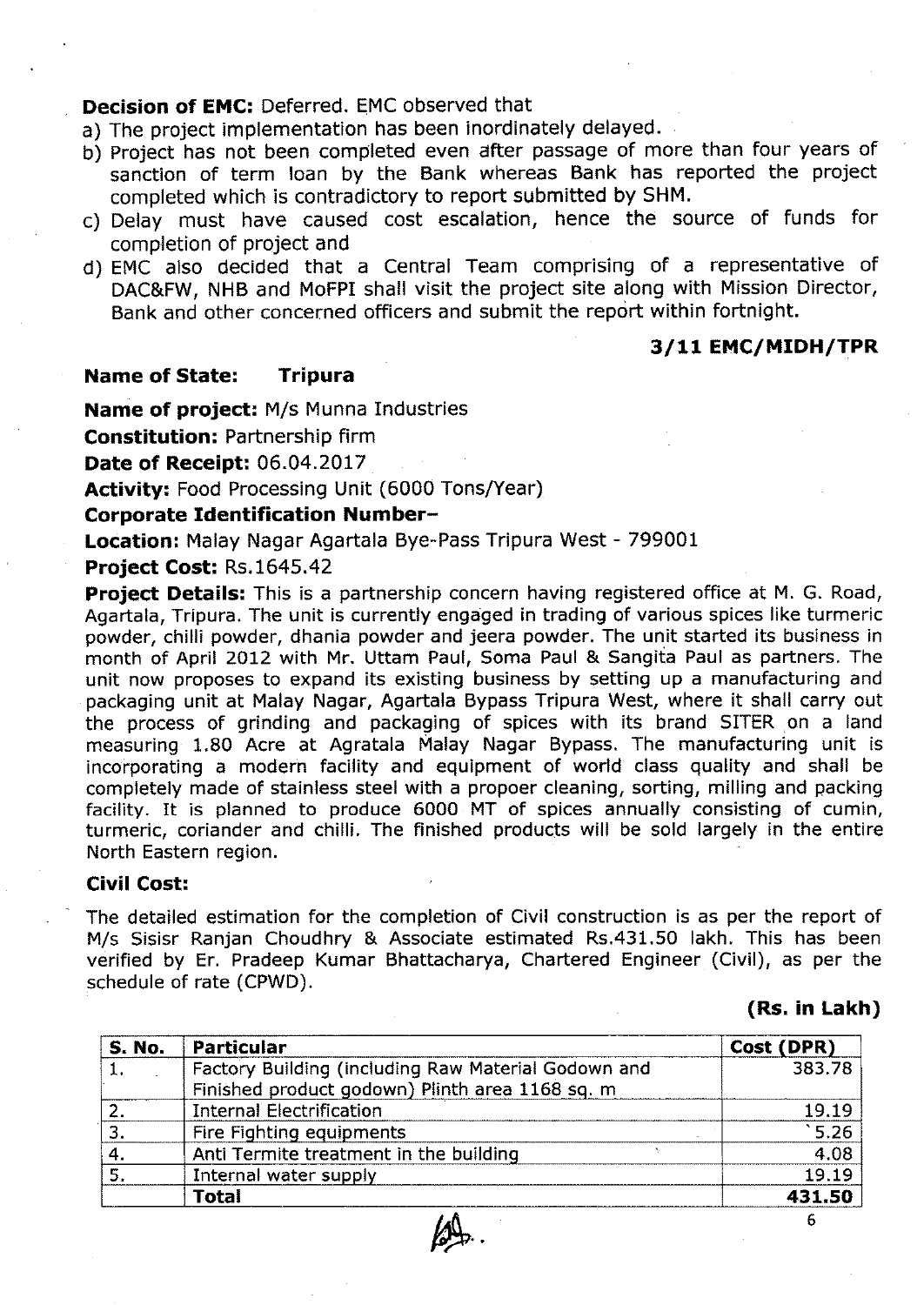#### Plant and Machinery

Chartered Engineer Shri Ravi Shankar Dutta has certified item wise list of plant & machinery price of Rs. 626.46 lakh including excise duty, taxes, freight, Insurance and installation charges as under:

|           |                                  |        | (Rs. in Lakh)            |
|-----------|----------------------------------|--------|--------------------------|
| S.<br>No. | <b>Particular Name</b>           | Cost   | <b>Eligible</b><br>Cost* |
| 1.        | Weigh Bridge (Electronic)        | 10.62  | 8.50                     |
| 2.        | Siever (16 Nos.)                 | 32.07  | 24.55                    |
| З.        | Gyro Vibro Shifter (2 Nos.)      | 5.90   | 4.68                     |
| 4.        | Hammer mills (7 Nos.)            | 89.59  | 63.89                    |
| 5.        | Impact Pulveriser (6 Nos.)       | 42.50  | 29.06                    |
| 6.        | Cleaning Plant (1 No.)           | 30.71  | 24.71                    |
| 7.        | Carrier Vehicles (4 Nos.)        | 34.23  | --                       |
| 8.        | Body of Carrier Vehicle (4 Nos.) | 13.02  | www.                     |
| 9.        | Online material handling system  | 355.29 | 272.00                   |
| 10.       | Misc. Tools                      | 3.51   | 3.00                     |
| 11.       | Lab equipment                    | 9.02   | 7.50                     |
|           | <b>Total</b>                     | 626.46 | 437.89                   |

\* Excluding excise duty, taxes, freight, Insurance, installation charges and vehicles.

#### Project Cost

| Particulars                                                  | Project cost | Admissible<br>Project<br>Cost | Subsidy<br>recommended<br>by<br>SLEC/PAC/EMC |
|--------------------------------------------------------------|--------------|-------------------------------|----------------------------------------------|
|                                                              | DPR/Bank     | <b>NHM</b>                    |                                              |
| &<br>acquisition<br>Land                                     | 100.00       |                               |                                              |
| development cost                                             |              |                               |                                              |
| <b>Civil Cost</b>                                            | 431.50       | 800.00                        |                                              |
| Plant & Machinery                                            | 626.46       |                               |                                              |
| Misc. Fixed Assets                                           | 32.50        |                               |                                              |
| <b>Electricals</b>                                           | 80.23        |                               |                                              |
| 8 <sub>t</sub><br>Preliminary                                | 23.91        |                               |                                              |
| <b>Preoperative Expenses</b>                                 |              |                               |                                              |
| <b>WC Margin</b>                                             | 338.83       |                               |                                              |
| <b>Security Deposit</b>                                      | 12.00        |                               |                                              |
| <b>Total</b>                                                 | 1645.43      | 800.00*                       | 398.00                                       |
| # Maximum admissible Project cost limited to Rs. 800.00 lakh |              |                               |                                              |

# Means of Finance:

| Promoter's Share: | Rs. 845.42 lakh |
|-------------------|-----------------|
| Term Loan:        | Rs. 800.00 lakh |

Bank Details: State Bank of India, R M M E, Agartala Branch has appraised the project and sanctioned total term loan of Rs. SOO.OO lakh vide letter dated 17.02.2017.

**Recommendation of SLEC:** State Level Executive Committee (SLEC) of in its meetings held on 31.03.2017 considered the proposal and recommended the project for sanction of Rs.39S.00 lakh as credit linked back ended subsidy. '

 $\sim$ .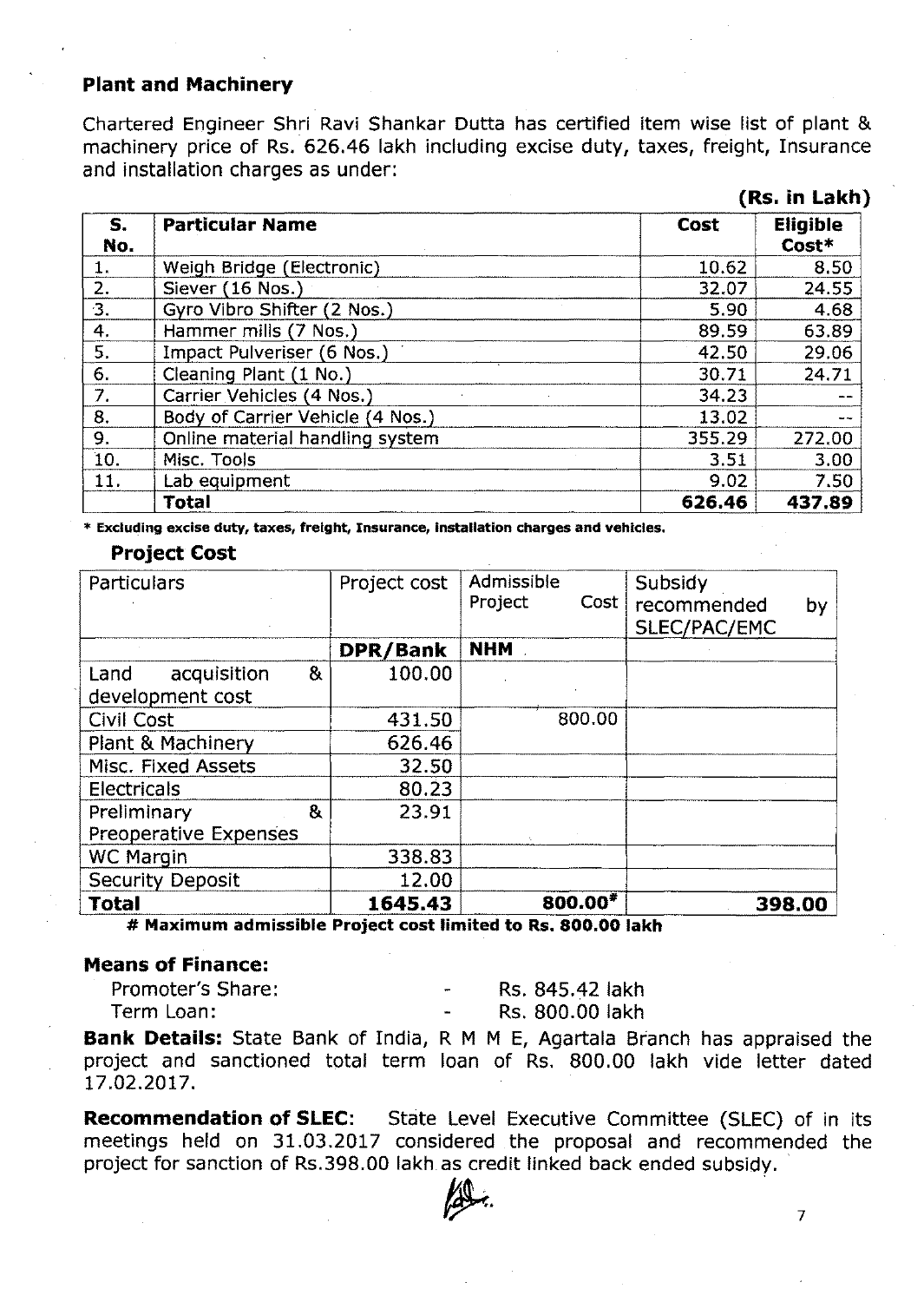**Recommendation of PAC of MIDH:** PAC recommended the proposal to EMC for sanction of Rs.398.00 lakh as credit linked back ended subsidy recommended by State Horticulture Mission for establishment of spice processing unit.

**Decision of EMC:** Approved Rs.398.00 lakh as 50% credit linked back ended subsidy recommended by SLEC for establishment of spice processing unit. The subsidy for the project shall be released by the state only after receipt' of satisfactory report of Central Joint Inspection Team along with Mission Director, Bank and other concerned officers, as per the laid down procedure and availability of funds under approved Annual Action Plan. SHM to ensure that the promoter has not availed assistance from other sources for this project as also to ensure compliance of all regulations of Food Safety and Standards Authority of India (FSSAI) for finished product and infrastructure.

#### **4/EMC/MIDH/UKD**

#### **Name of State: Uttarakhand**

**Name of project:** MIS Dev Bhoomi Frozen Food Products

**Constitution:** Partnership firm: Mr. Yogesh Jain and Mr. Vinesh Jain

**Date of Receipt:** 21.04.2017

Activity: Food Processing Unit (2 MT/hour of fruits and vegetables)

Crops: Pea, Cauliflower, Beans, Carrot, Corn, Okra (Bhindi), Litchi and Mango **Location:** Village Kunda, Tehsil Jaspur, District Udham Singh Nagar, Uttarakhand **Project Cost:** Rs.989.00

**Project Details:** This is a partnership firm having two partners namely Shri Vinesh Jain and Smt. Reeta Jain. The firm intends to setup a food processing unit with IQF facility for Pea, Cauliflower, Beans, Carrot, Corn, Okra (Bhindi), Litchi and Mango and frozen storages at Village Kunda, Tehsil Jaspur, District Udham Singh Nagar, Uttarakhand.

#### **Civil Cost:**

The detailed estimation for the completion of Civil construction is as per the report of Mis Shakti Associates, Chartered Engineer, estimated Rs.404.00 lakh. The details are as under:

### **(Rs. in Lakh)**

| <b>S. No.</b>    | <b>Particular</b>                                                             | <b>Area</b><br>(Sq. m.) | <b>Cost</b><br>(DPR) |
|------------------|-------------------------------------------------------------------------------|-------------------------|----------------------|
| A.               | <b>Eligible Components</b>                                                    |                         |                      |
| 1.               | Main Building (Cold Storage, process hall, machine<br>room, Ripening Chamber) | 4473.88                 | 356.05               |
| $\overline{2}$ . | <b>Boiler shed</b>                                                            | 139.03                  | 4.12                 |
| 3.               | <b>Cooling Tower</b>                                                          |                         | 2.47                 |
| 4.               | DG Room                                                                       |                         | 2.06                 |
| 5.               | <b>ETP Plant</b>                                                              |                         | 4.50                 |
| 6.               | Weigh bridge foundation                                                       |                         | 5.00                 |
| 7.               | Over head tank                                                                |                         | 3,43                 |
| 8.               | Transformer                                                                   |                         | 1.85                 |
| 9.               | Meter and OCB                                                                 |                         | 2.65                 |
| 10.              | Change room and laboratory                                                    |                         | 1.66                 |
|                  | Sub Total (A)                                                                 |                         | 383.79               |
|                  | Ű۱                                                                            |                         | 8                    |

 $\beta$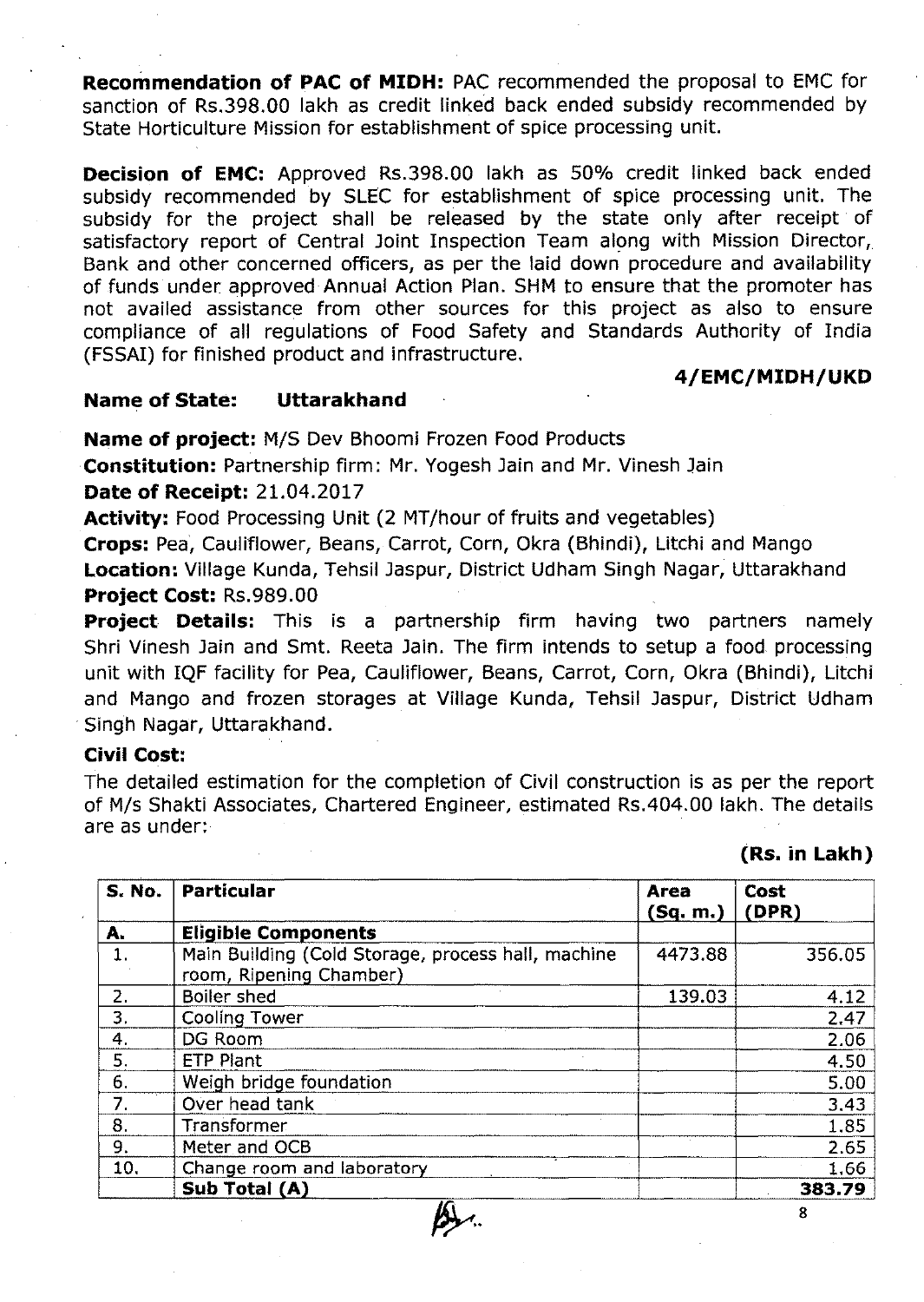| В.  | In eligible component                |        |
|-----|--------------------------------------|--------|
| 11. | Contingencies charges for 1, 7 above | 2.79   |
| 12. | Sanitation and drainage              | 6.16   |
| 13. | Boundary wall                        | 5.47   |
| 14. | Time office                          | 0.50   |
| 15. | Office                               | 2.56   |
| 16. | Site development and road work       | 2,50   |
|     | Sub Total (B)                        | 19.98  |
|     | Grand Total (A+B)                    | 403.77 |

# **Plant and Machinery**

Chartered Engineer of M/s Mulyankan, Er. Rohit Oberoi has certified item wise list of plant & machinery price of Rs.440.00 lakh including excise duty, taxes, freight, Insurance and installation charges as under:

|           |                                                                                                                                | (Rs. in Lakh) |
|-----------|--------------------------------------------------------------------------------------------------------------------------------|---------------|
| S.<br>No. | <b>Particular Name</b>                                                                                                         | <b>Cost</b>   |
| A.        | <b>Eligible Components</b>                                                                                                     |               |
| 1.        | Fruit and vegetables processing line (2 MT/hr)                                                                                 | 59.00         |
| 2.        | IQF Freezer (2 MT/hr)                                                                                                          | 62.51         |
| 3.        | Refrigeration System for IQF freezer, frozen stores and chill<br>water system (IQF - 2 MT/hr, frozen cold storage - 2400 Tons) | 153.30        |
| 4.        | <b>Boiler</b>                                                                                                                  | 20.31         |
| 5.        | DG Set (2 Nos. - 500 KVA & 62.5 KVA)                                                                                           | 33.32         |
| 6.        | <b>ETP</b>                                                                                                                     | 17.93         |
| 7.        | Weigh bridge (100 MT)                                                                                                          | 10.05         |
| 8.        | Air compressor                                                                                                                 | 7.81          |
| 9.        | Air dryer                                                                                                                      | 1.69          |
| 10.       | Control panel and electricals                                                                                                  | 21.30         |
| 11.       | Water softening plant                                                                                                          | 0.50          |
| 12.       | Electronic pit type weigh bridge (3 Nos.)                                                                                      | 1.05          |
| 13.       | Cutting working table (6 Nos.)                                                                                                 | 6.00          |
| 14.       | Lab equipments                                                                                                                 | 0.50          |
|           | <b>Sub Total A</b>                                                                                                             | 395.27        |
|           | In eligible components                                                                                                         |               |
| 15.       | Excise, sales tax, service, packing forwarding and installation                                                                | 44.73         |
|           | <b>Sub Total B</b>                                                                                                             | 44.73         |
|           | Grand Total (A+B)                                                                                                              | 440.00        |

# **Project Cost**

# (Rs~**in Lakh)**

| Particulars                                         | Project cost | <b>Admissible</b><br>Project<br><b>Cost</b> | Adm. Sub. |
|-----------------------------------------------------|--------------|---------------------------------------------|-----------|
| Land & Land Development                             | 20.00        |                                             |           |
| Civil Work                                          | 404.00       | 383.79                                      |           |
| Plant & Machinery                                   | 440.00       | 395.27                                      |           |
| Preliminary<br>Preoperative<br>&<br><b>Expenses</b> | 40.00        |                                             |           |
| <b>WC Margin</b>                                    | 85.00        |                                             |           |
| <b>Total</b>                                        | 989.00       | 779.06                                      | 389.53    |

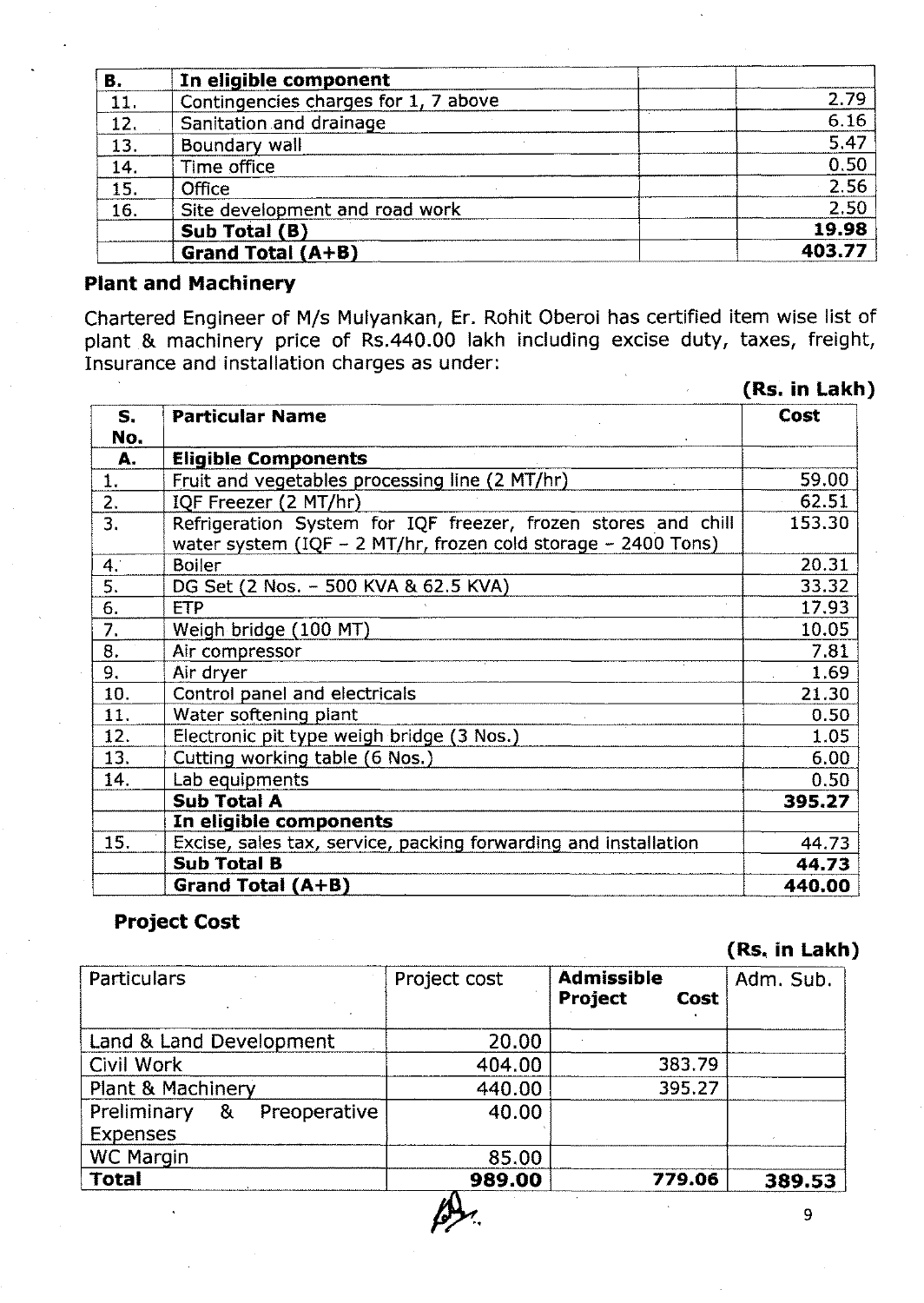**Means of Finance:**

| <b>Promoter's Share:</b> | $\sim$ | Rs.309.00 lakh |
|--------------------------|--------|----------------|
| Term Loan:               | $\sim$ | Rs.600.00 lakh |
| Unsecured Loan           |        | Rs.80.00 lakh  |

**Bank Details:** Bank of Baroda, Kashipur (M) Branch has appraised the project and sanctioned total term loan of Rs.600.00 lakh vide letter dated 30.09.2014 **(sanction letter without signature).**

**Recommendation of SLEC:** State Level Executive Committee (SLEC) of in its meetings held on 23.03.2017 considered the proposal and recommended the project for sanction of Rs.400.00 lakh as credit linked back ended subsidy.

**Recommendation of PAC of MIDH:** PAC recommended the proposal to EMC for sanction of RS.389.53 lakh @ 50% as credit linked· back ended subsidy for establishment of food processing unit.

**Decision of EMC:** Approved Rs.389.53 lakh @ 50% of eligible project cost as credit linked back ended subsidy for food processing unit with IQF facility for. The subsidy for the project shall be released by the state only after receipt of satisfactory report of Central Joint Inspection Team along with Mission Director, Bank and other concerned officers, as per the laid down procedure and availability of funds under approved Annual Action Plan. SHM to ensure that the promoter has not availed assistance from other sources for this project as also to ensure compliance of all regulations of Food Safety and Standards Authority of India (FSSAI) for finished product and infrastructure.

**Agenda Item No.2 a)** Projects which were decided by PAC to be referred back to States for seeking clarifications or consideration as per delegation of powers. (Item no. 5 -20)

#### **As proposed by PAC.**

In case project of *MIS* FIL for setting up of Tetra Pack unit at Srinagar, it was decided that a Central Team comprising of a representative of DAC&FW, NHB and MoFPI shall visit the project site along with Mission Director, Bank and other concerned officers and submit the report within fortnight.

**b)** Projects relating to Centre of Excellence (Item No. 21 to 30)

**EMC decided that the projects be kept on hold till** the **receipt of receipt of report of committee constituted for reviewing of existing CoEs.**

~.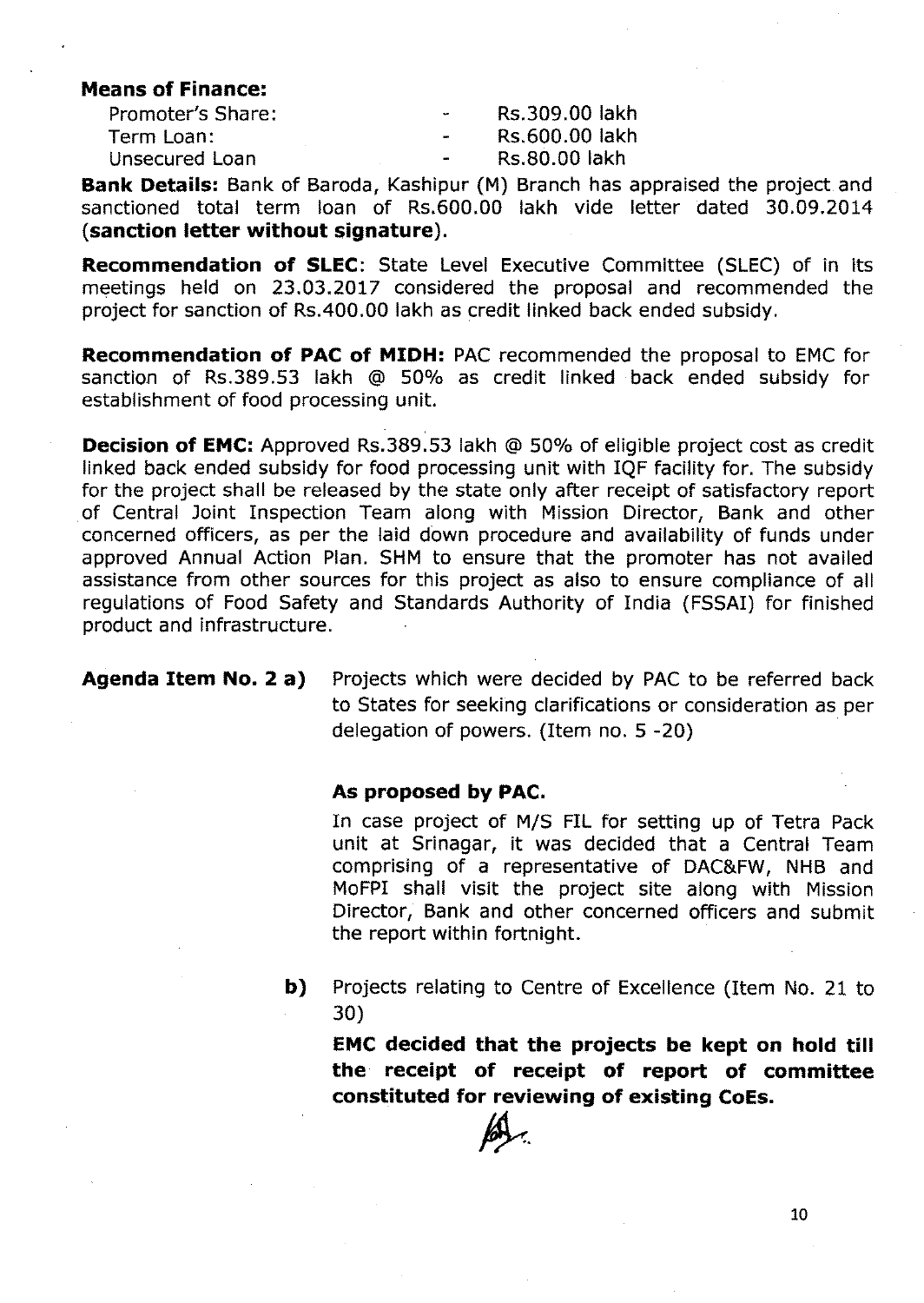**Agenda Item No.3:** Consideration of the orders passed by Hon'ble High Court of Punjab & Haryana at Chandigarh in Civil Writ Petition No. 32450 of 2012 filed by M/S Kartar Cold Storage, Village Larsiwal, District Jalandhar (Punjab) against Union of India and Others.

#### **31/EMC/MIDH/PlB**

**Decision of EMC:** It was decided that another opportunity of hearing may be given to Shri Gurinder Singh, Proprietor of M/S Kartar Cold Storage by giving one month notice for appearing before the committee Constituted under the chairmanship of Dr. B.N.S. Murthy, Horticulture Commissioner. Thereafter, the matter may be placed in the next meeting of EMC scheduled to be held during 1st week of September, 2017.

#### **Agenda Item No.4:**

#### Name of **State: Gujarat**

**Name of** project: Soniz Meditech Pvt. Ltd. **Constitution:** Private Limited Company

**Date of Receipt:** 24.05.2017/ 13.07.2017

**Activity:** Integrated Bee Keeping Development Centre (IBDC)/ Centre of Excellence (CoE) on Bee Keeping in Gujarat,

- **• Trainings:** Beekeepers regular trainings/ Skill Development Trainings, Beekeeping Refresher Trainings.
- **• Queen Rearing:** Queen Production for ensured supply to the new beekeepers.
- **• Bee-breeding:** Production of nucleus bees of best species for distribution to beekeepers.
- **• Establishment of Bee-workshop:** Production of quality wooden bee-boxes, Bee-hive tools and other appliances for ensured availability to the beekeepers.
- **• Production of Beehive Products:** Production of Beehive products (Honey, wax, propolis, Bee-venom, Pollens etc.), their collection from beekeepers, processing & packaging.
- **• Practical & Technology Demonstration:** Demonstration of recent demanddriven, sustainable & cost effective beekeeping technologies to the beekeepers, extension personnel etc.
- **• Technology Transfer**
- **• Establishment of Honey Testing Lab**
- **• Marketing**

**Location:** Karbatiya, Vadnagar, Mehsana Region, Gujarat State

**Project Cost:** Rs.1162.335 lakh

 $\cancel{\mu}$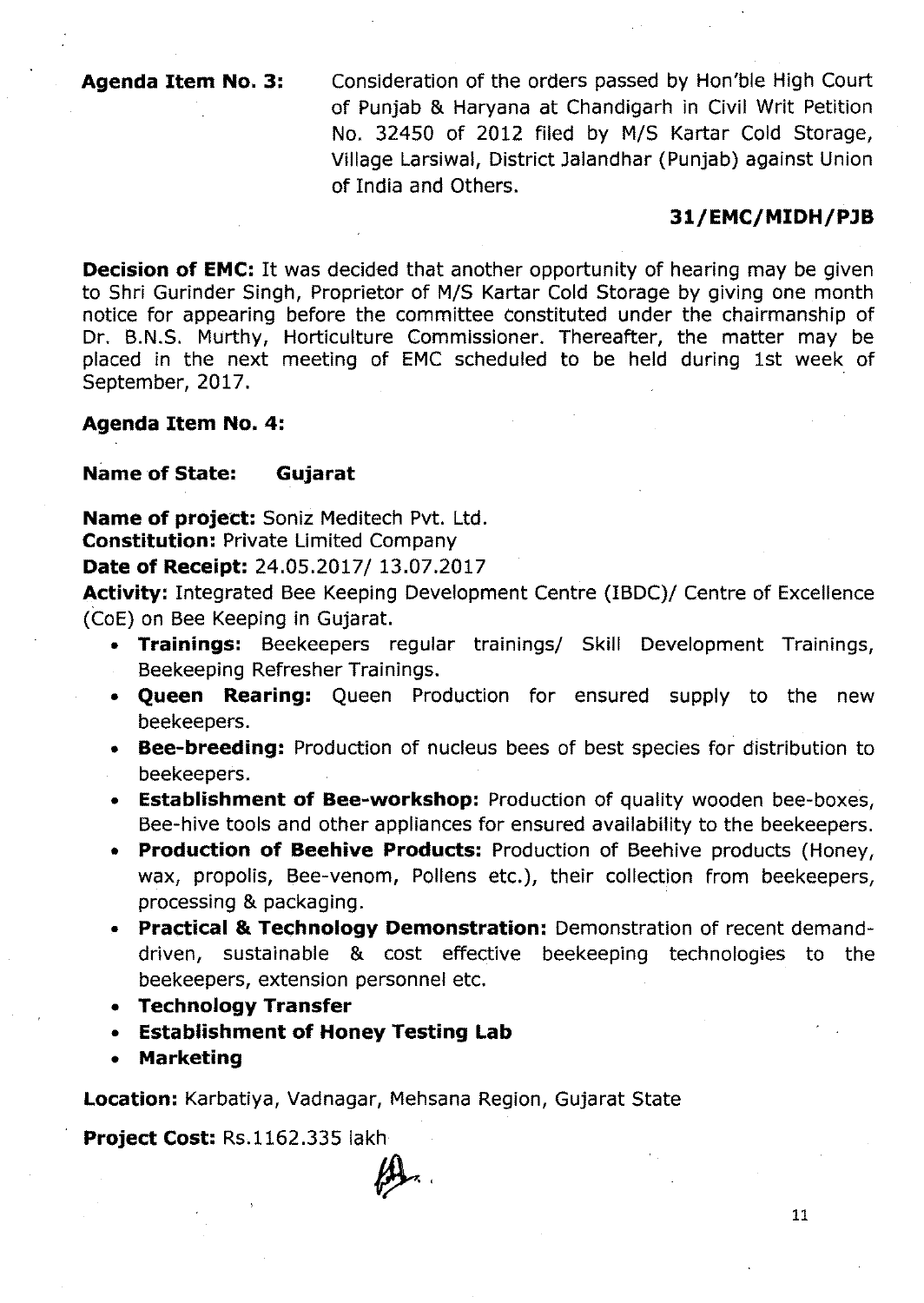**Project Details:** The project was forwarded by Department of Horticulture, Government of Gujarat for promotion and development of beekeeping in the Mehsana region as a role model.

The project was considered by Project Appraisal Committee (PAC) of National Bee Board (NBB) in its 2<sup>nd</sup> meeting held on 11.07.2017 and recommended for consideration of RS.357.65 lakh for the activities covered under MIDH detailed below:

|                | Activity/ Component wise details of Infrastructure development, machineries & basic facilities - Total | Budget proposed in the Project and recommended by PAC |                            |                                    |                           |                                    |
|----------------|--------------------------------------------------------------------------------------------------------|-------------------------------------------------------|----------------------------|------------------------------------|---------------------------|------------------------------------|
|                |                                                                                                        | <b>Details of Infrastructure, Machineries &amp;</b>   |                            |                                    |                           | <b>Recommended by PAC</b>          |
|                |                                                                                                        |                                                       | basic facilities requested |                                    |                           |                                    |
| S.<br>N.       | Component                                                                                              | <b>Unit Cost</b>                                      | <b>Quantity</b>            | <b>Amount</b><br>(Rs. in<br>lakhs) | <b>Quantity</b><br>(nos.) | <b>Amount</b><br>(Rs. in<br>lakhs) |
| $\mathbf{1}$   | Administrative building                                                                                |                                                       |                            |                                    |                           |                                    |
|                | i) Administrative building                                                                             | 14000/- per Sq.<br>m                                  | 852 Sq. M.                 | 119.28                             |                           |                                    |
|                | ii) Godown                                                                                             | 14000/- per Sq.<br>m                                  | 250 Sq. m.                 | 35                                 |                           | 200.00                             |
|                | iii) other buildings                                                                                   | 14000/- per Sq.<br>m                                  | 560 Sq. m.                 | 78.4                               |                           |                                    |
|                | Sub Total (1)                                                                                          |                                                       |                            | 232.68                             |                           | 200.00                             |
| $\overline{2}$ | Machine and tools-                                                                                     |                                                       |                            |                                    |                           |                                    |
|                | i) Honey Processing<br>Plant                                                                           | 12.50                                                 | 1                          | 12.50                              | NR.                       |                                    |
|                | ii) Honey extraction<br>machine                                                                        | 0.50                                                  | $\overline{2}$             | 1.00                               | <b>NR</b>                 |                                    |
|                | iii) Induction sealer                                                                                  | 15.00                                                 | $\mathbf 1$                | 15.00                              |                           | 10.00                              |
|                | iv) Honey filling<br>machine                                                                           | 6.50                                                  | $\mathbf{1}$               | 6.50                               |                           | 6.50                               |
|                | v) Computer with<br>accessories                                                                        | 0.40                                                  | 12                         | 5.00                               | 5                         | 2.00                               |
|                | vi) Photocopier                                                                                        | 1.50                                                  | 1                          | 1.50                               | 1                         | 1.00                               |
|                | vii) Fax machine                                                                                       | 0.25                                                  | 4                          | 1.00                               | <b>NR</b>                 | 0.00                               |
|                | viii) Air conditioner                                                                                  | 0.50                                                  | 8                          | 5.00                               | 4                         | 2.00                               |
|                | Sub-total (2)                                                                                          |                                                       |                            | 47.50                              |                           | 21.50                              |
| 3              | <b>Tractor with accessories</b>                                                                        | 7.5                                                   | $\mathbf{1}$               | 7.50                               | 1 <sup>1</sup>            | 5.00                               |
| 4              | Audio-visual aids-                                                                                     |                                                       |                            |                                    |                           |                                    |
|                | i) Digital camera                                                                                      | 0.30                                                  | 1                          | 0.30                               | $\mathbf{1}$              | 0.30                               |
|                | ii) LCD projector                                                                                      | 1.50                                                  | 1                          | 1.50                               | $\mathbf{1}$              | 1.50                               |
|                | iii) Public address<br>system                                                                          | 2.50                                                  | $\mathbf{1}$               | 2.50                               | $\mathbf{1}$              | 2.50                               |
|                | iv) TV (45 inch) with<br>DVD player                                                                    | 0.85                                                  | $\mathbf{1}$               | 0.85                               | $\mathbf{1}$              | 0.85                               |
|                | v) Services &<br>Maintenance                                                                           | 1.00                                                  |                            | 1.00                               |                           | 1.00                               |
|                | Sub Total (4)                                                                                          |                                                       |                            | 6.15                               |                           | 6.15                               |

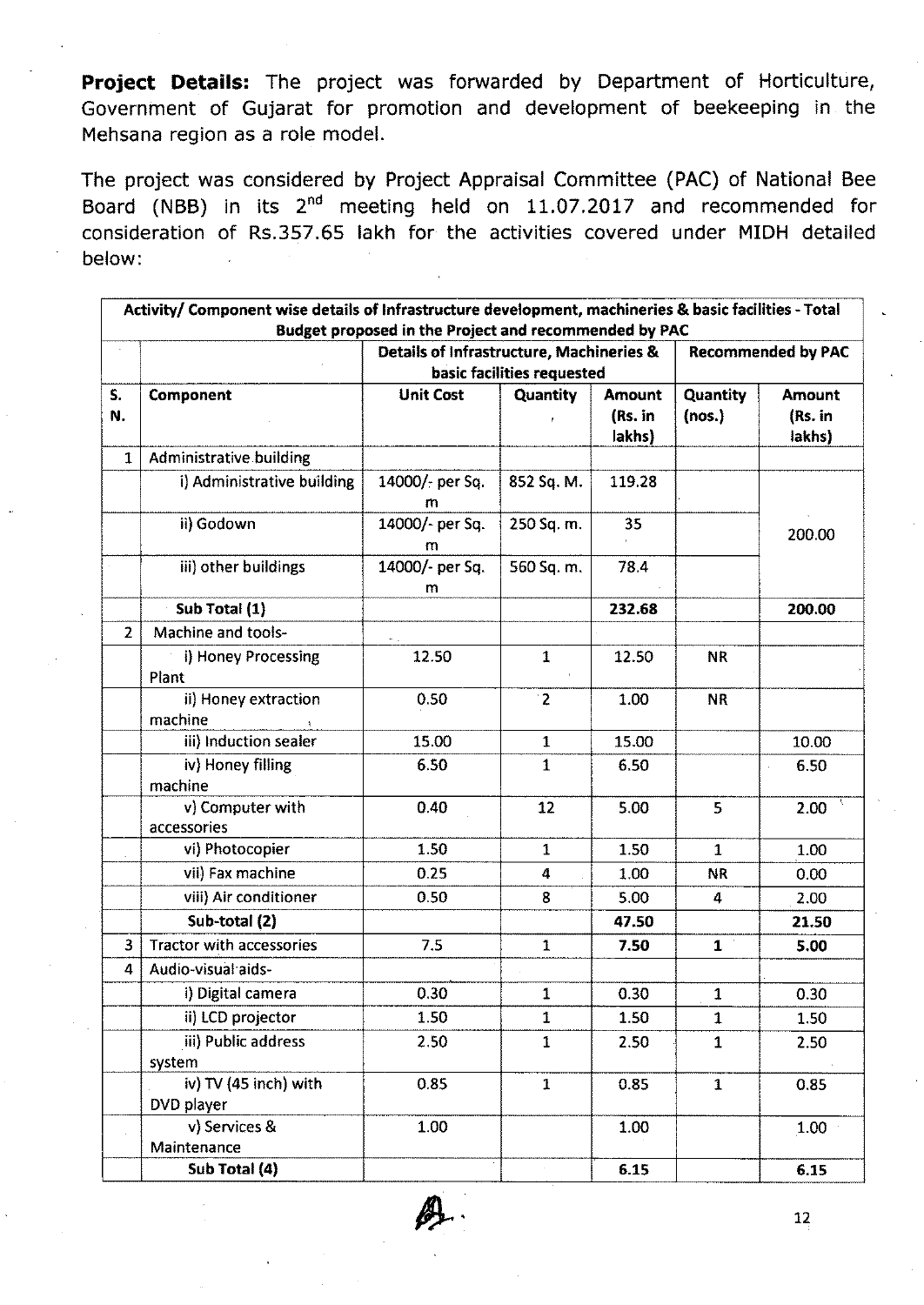| 5 | Basic facilities (telephone,<br>drinking water, electricity) |                       |                | 16.75     | NR. | 0.00   |
|---|--------------------------------------------------------------|-----------------------|----------------|-----------|-----|--------|
| 6 | <b>Furniture &amp; Interiors</b>                             |                       |                |           |     |        |
|   | i) Admin block                                               | 21500/- per sq.<br>m. | 640 Sq. m.     | 137.60    |     |        |
|   | ii) Godown                                                   | 16140/- per sq.<br>m. | 200 Sq. m.     | 22.00     |     | 75.00  |
|   | iii) Other buildings                                         | 21520/- per sq.<br>m. | 450 Sq. m.     | 96.84     |     |        |
|   | Sub Total (6)                                                |                       |                | 256.44    |     | 75.00  |
| 7 | Parks & Road Development                                     |                       |                |           |     |        |
|   | i) Road Development                                          | 2544/- Sq.m.          | 7468 sq.<br>m. | 189.99    |     | 30.00  |
|   | ii) Wall Fencing                                             | 3000/- Sq. mtr        | 850 mtr        | 25.50     |     |        |
|   | iii) Wire fencing                                            | 380/- per mtr         | 1500 mtr       | 5.70      |     | 20.00  |
|   | Sub Total 7                                                  |                       |                | $-221.19$ |     | 50.00  |
|   | <b>Grand Total</b>                                           |                       |                | 788.21    |     | 357.65 |

NOTE- Rates of govt. agencies may be considered and process of tendering etc. should be fully adhered for civil work and procurement of plant equipment and machineries. The actuals or limited to Rs.357.65 whichever is less may be considered. NR- Not Recommended

*-,* "

Recommendation of PAC of MIDH: The project was deferred by the Committee as the major cost of proposal is for establishment of Integrated Bee development Centre (comprising of Administrative building & godown etc.) under PPP mode. Honey processing is a minor component in the project. The project has not spelt out the role and financial participation of each stakeholder. Besides, transfer of the assests created under the project after competition of the project period of 5 years. The project needs to be revised.

**Decision of EMC:** A meeting may be organised under the chairmanship of Dr. Shakil P. Ahammed, Joint Secretary (MIDH) with the Mission Director, SHM, Gujarat and Executive Director, National Bee Board to consider the proposal of State Government of Gujarat to sort out the issues raised by PAC and work out the details and modalities for implementation of eligible project under MIDH.

During the course of the deliberations, the following general decisions were also taken by the Empowered Committee.

- i. All SHMs will regularly update the website giving details of projects sanctioned at State level as per the delegation of powers and also send the copy of SLEC minutes to this Department.
- ii. Credit linked back ended subsidy sanctioned under MIDH will be released by SHMs in two installments. First installment will be released after receiving satisfactory Joint Inspection Report (JIT) report of completion of civil works and installation of machinery/equipment as per technical standards. The second installment will be released by SHMs after receiving satisfactory JIT report for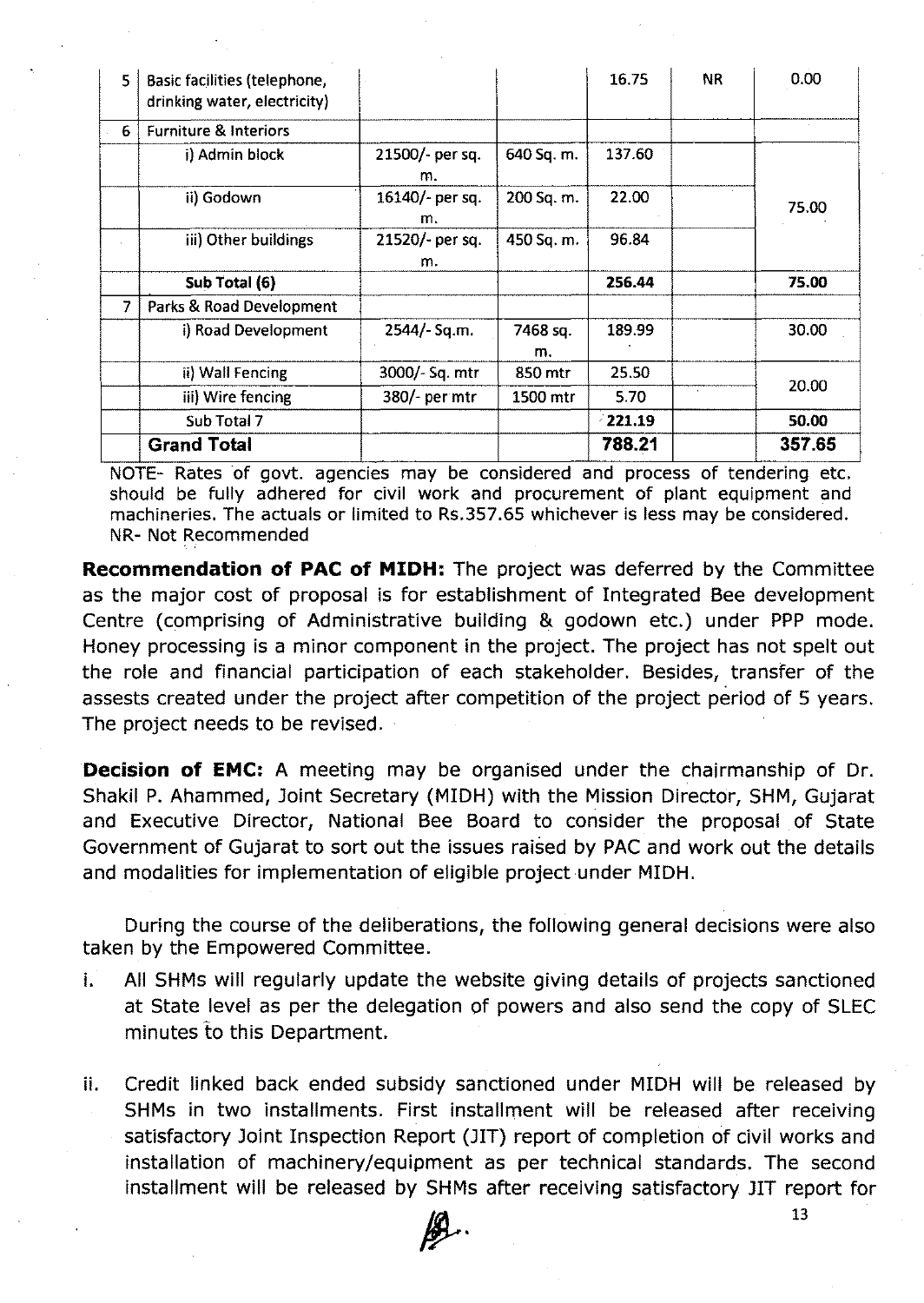project completion and commencement of commercial production. The Joint Inspection Team will comprise of members from lending bank, technical expert, SHM and District Administration.

- iii. State to ensure that funds will be released to approved projects as per availability in minimum two installments after satisfactory JIT report out of annual allocation and funding pattern under MIDH.
- iv. States to review all pending project proposals and ensure clearance of older projects, within the provisions of annual allocation, before taking up new project proposals.
- v. SHMs will attach with every proposal the following documents without which the proposal will be treated as incomplete:
	- a. Techno-economic feasibility report.
	- b. Copy of bank sanction letter and appraisal note.
	- c. In case of cold storage and CA store projects Data sheet, Certificate from Engineer/Architect regarding adoption of technical standards and protocol as per GOI guidelines should be part of the project. The details like business model (rental, arbitrage etc.), backward, forward linkages, number of crops to be stored (month wise), capacity utilization vis-à-vis breakeven point and viability of the project.

Shri Jalaj Srivastava, Additional Secretary, in his concluding remarks desired to hold next EMC meeting during the first week of September, 2017 for timely implemented of Projects.

The meeting ended with a vote of thanks to the Chair.